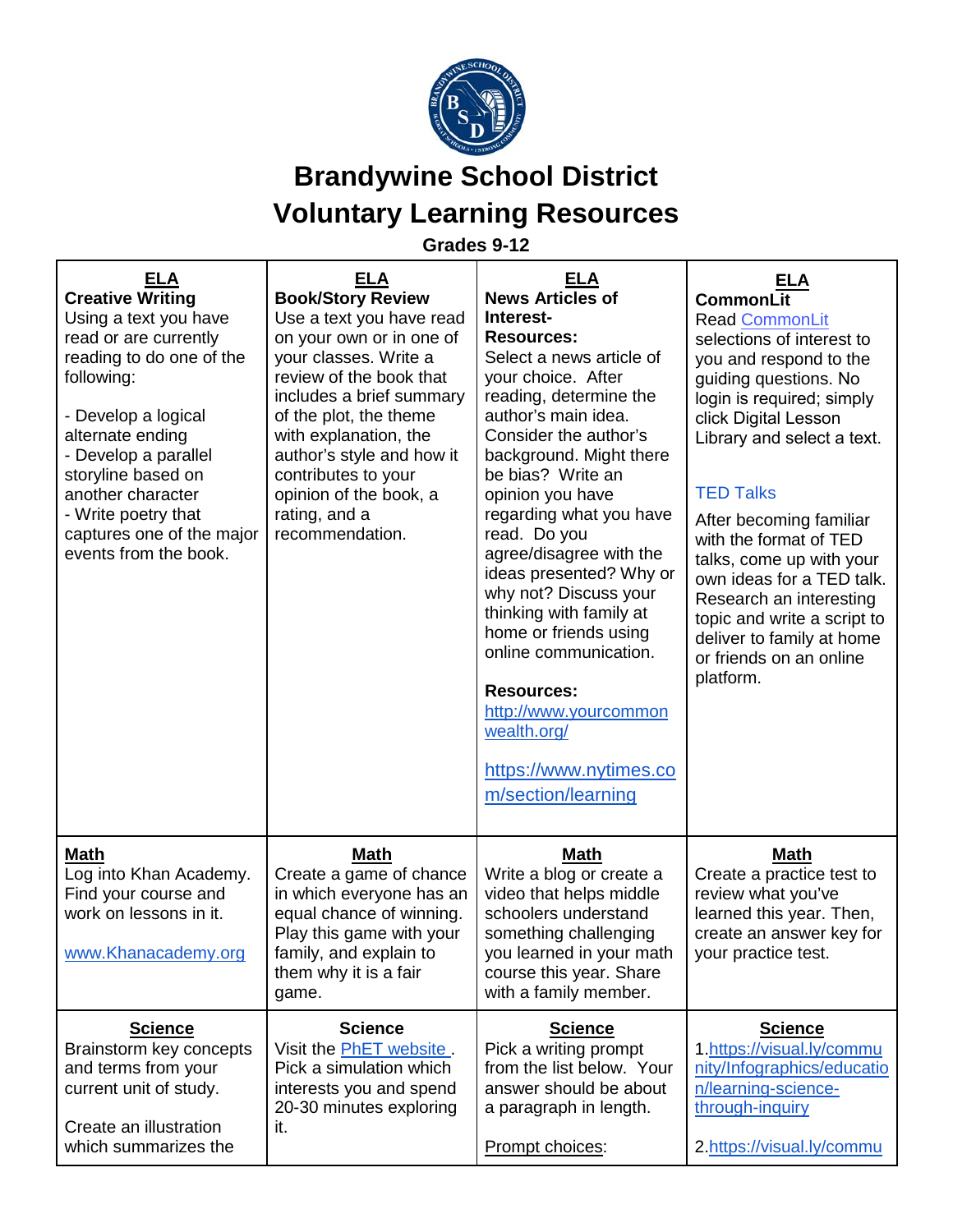

**Grades 9-12**

| key concepts and terms<br>you identified.<br>Your artwork should not<br>include any words, but<br>merely images, pictures,<br>and symbols that<br>represent your ideas.                                                                                                                                                                                                                                                                                                                                                                                                                                                   | Write a summary of your<br>experience including the<br>science concepts you<br>learned about.                                                                                                                                                                                                                                                                                                                                                                                               | 1. Write a conversation<br>between a tornado and a<br>hurricane in which each<br>tries to persuade the<br>other that it is more<br>dangerous.<br>2. Write a travel blog for<br>a water molecule that<br>involves the water cycle.<br>3. Write the script for an<br>interview with a sound<br>wave.                                                                                                                                                                                                                             | nity/Infographics/educatio<br>n/why-stem-matters<br>3.https://www.edutopia.or<br>g/stw-college-career-<br>stem-infographic<br>View 2 of the 3<br>infographics listed above.<br>Write a summary of the<br>information presented in<br>the infographics you<br>picked.<br>Reminders: Stick to the<br>main ideas and use<br>evidence to support your<br>answers.                     |
|---------------------------------------------------------------------------------------------------------------------------------------------------------------------------------------------------------------------------------------------------------------------------------------------------------------------------------------------------------------------------------------------------------------------------------------------------------------------------------------------------------------------------------------------------------------------------------------------------------------------------|---------------------------------------------------------------------------------------------------------------------------------------------------------------------------------------------------------------------------------------------------------------------------------------------------------------------------------------------------------------------------------------------------------------------------------------------------------------------------------------------|--------------------------------------------------------------------------------------------------------------------------------------------------------------------------------------------------------------------------------------------------------------------------------------------------------------------------------------------------------------------------------------------------------------------------------------------------------------------------------------------------------------------------------|-----------------------------------------------------------------------------------------------------------------------------------------------------------------------------------------------------------------------------------------------------------------------------------------------------------------------------------------------------------------------------------|
| <b>Social Studies</b><br>Pick a writing prompt<br>from the list below. Your<br>answer should be about<br>a paragraph in length.<br>Prompt choices:<br>1. If you looked at a map<br>of your town from 100<br>years ago, how would it<br>be different? What would<br>a person from 200 years<br>ago have to say about a<br>map of the town in the<br>present day?<br>2. You get to choose a<br>personal assistant for a<br>week. Your choices are:<br>William Shakespeare,<br>Steve Jobs, Leonardo<br>DiVinci, Albert Einstein,<br>or Ben Franklin. Who<br>would you choose?<br>Why? What would you<br>have him do for you? | <b>Social Studies</b><br>The COVID-19 pandemic<br>will be taught in history<br>classes in the future.<br>Can you believe we are<br>living through history<br>right now?<br>Write a paragraph<br>describing how the<br>pandemic is affecting our<br>everyday lives, the<br>economy, schools,<br>businesses and foreign<br>trade.<br><b>BONUS: Include a</b><br>drawing which represents<br>what it feels like to live in<br>the United States right<br>now during the COVID-<br>19 pandemic. | <b>Social Studies</b><br><b>Citizen TED Talk</b><br>If you have viewed TED<br>talks in the past in your<br>classroom, then you<br>know they are talks<br>provided by individuals to<br>share thoughts and ideas<br>to better the world. They<br>are backed in personal<br>experience and research.<br>Watch a Citizen Ted<br>Talk. Then, pick an issue<br>in your school,<br>community, state, or<br>country to discuss in your<br>own TED-ED talk.<br>Consider your audience<br>and what message you<br>would like to convey. | <b>Social Studies</b><br>Brainstorm independently<br>or with family about the<br>economic effects of the<br>school closures.<br>Consider creating a<br>graphic organizer that<br>includes all stakeholders<br>who are impacted by the<br>closures. After<br>completing this part,<br>research or try to<br>determine ways to lessen<br>the negative effects on<br>various groups. |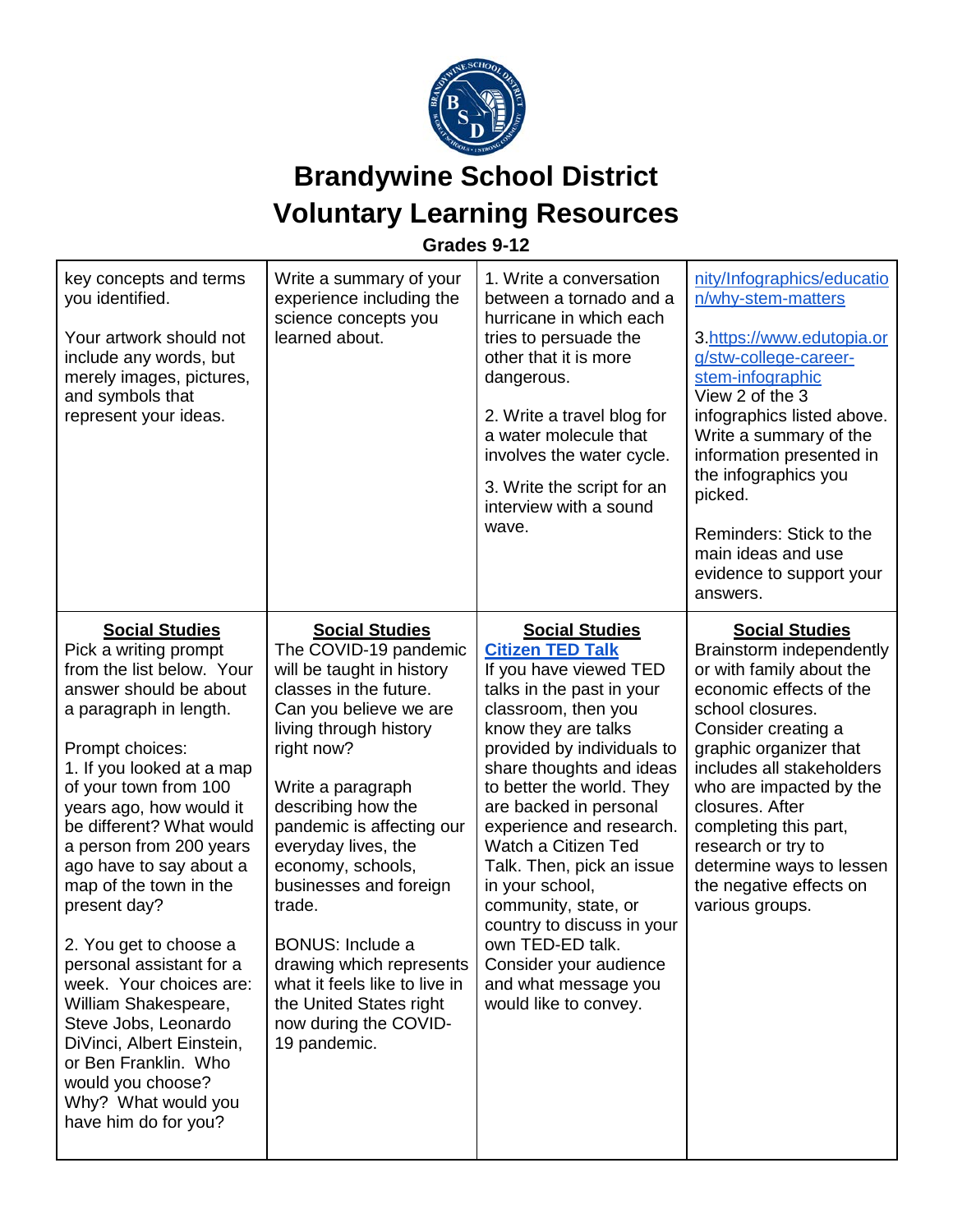

**Grades 9-12**

| <b>World Language</b><br>Log in to DuoLingo. Play<br>some practice games.<br>www.duolingo.com<br><b>OR</b><br><b>BBC Language, which</b><br>has practice activities<br>and videos:<br>http://www.bbc.co.uk/lan<br>quages/ | <b>World Language</b><br>Research: What are the<br>benefits of learning a<br>second language such as<br>Spanish, French, or<br>Italian? What professions<br>value or prefer applicants<br>who are multilingual?<br>Where is the language<br>you've chosen most<br>valuable?<br>Write an article about<br>your language and its<br>importance in the United<br>States and in the world.<br>Levels 3+: Write in your<br>target language.                                                                                                                                            | <b>World Language</b><br>Research one of the<br>cultures that speaks the<br>language you are<br>learning. Create a travel<br>brochure to share your<br>interesting findings with<br>your family members.<br>Levels 3+: Write in your<br>target language.                                                                                                                                                                                                                                                                                                                | <b>Engineering, Computer</b><br>Science, or<br><b>Biomedical</b><br>Create a letter of<br>introduction about the<br>program and the services<br>students are able to<br>provide in the<br>engineering/biomedical<br>pathways. Research<br>community partners and<br>the possible projects/<br>solutions with which you<br>could help. Develop a<br>proposal to submit.           |
|---------------------------------------------------------------------------------------------------------------------------------------------------------------------------------------------------------------------------|-----------------------------------------------------------------------------------------------------------------------------------------------------------------------------------------------------------------------------------------------------------------------------------------------------------------------------------------------------------------------------------------------------------------------------------------------------------------------------------------------------------------------------------------------------------------------------------|-------------------------------------------------------------------------------------------------------------------------------------------------------------------------------------------------------------------------------------------------------------------------------------------------------------------------------------------------------------------------------------------------------------------------------------------------------------------------------------------------------------------------------------------------------------------------|----------------------------------------------------------------------------------------------------------------------------------------------------------------------------------------------------------------------------------------------------------------------------------------------------------------------------------------------------------------------------------|
| <b>Early Childhood:</b><br>Create a learning activity,<br>which would be used with<br>actual children. Provide<br>your reasoning as to why<br>this learning activity<br>(game, for example)<br>would benefit children.    | <b>Culinary</b><br>Create a blog or written<br>journal in which you<br>review one restaurant per<br>day based on reviews,<br>photos, etc. found online<br>OR based on your own<br>experience. You will<br>need to justify the review<br>by citing sources or<br>referring to your<br>experience. You will<br>also need to make<br>suggestions for<br>improvement (if needed).<br>Consider the following<br>questions as you write<br>your blog or journal:<br>What trends have you<br>noticed with successful<br>restaurants? What<br>trends in food are<br>popular? What makes a | <b>Business &amp; Marketing</b><br>Research the ads from<br>the same company/<br>organization, either from<br>the last three Super<br>Bowls or from recent<br>magazine or newspaper<br>ads. Look for the best<br>and worst. What makes<br>an ad successful?<br>Create a blog or journal<br>in which you analyze the<br>three commercials/ads.<br>Answer the following<br>questions as part of your<br>written work. Is a<br>commercial a good<br>investment for a<br>business? If yes, which<br>type of business? Why<br>would it possibly not be a<br>good investment? | Art<br>Continue to work on the<br>art skills you are learning<br>in school. Take a virtual<br>tour of art museums<br>around the world.<br>https://bit.ly/2UI96K5<br>Visit the following sites to<br>reinforce the skills you<br>have already learned in<br>school:<br>jerrysartarama.com/free-<br>art-instruction-videos<br>thevirtualinstructor.com/fr<br>eedrawinglessons.html |